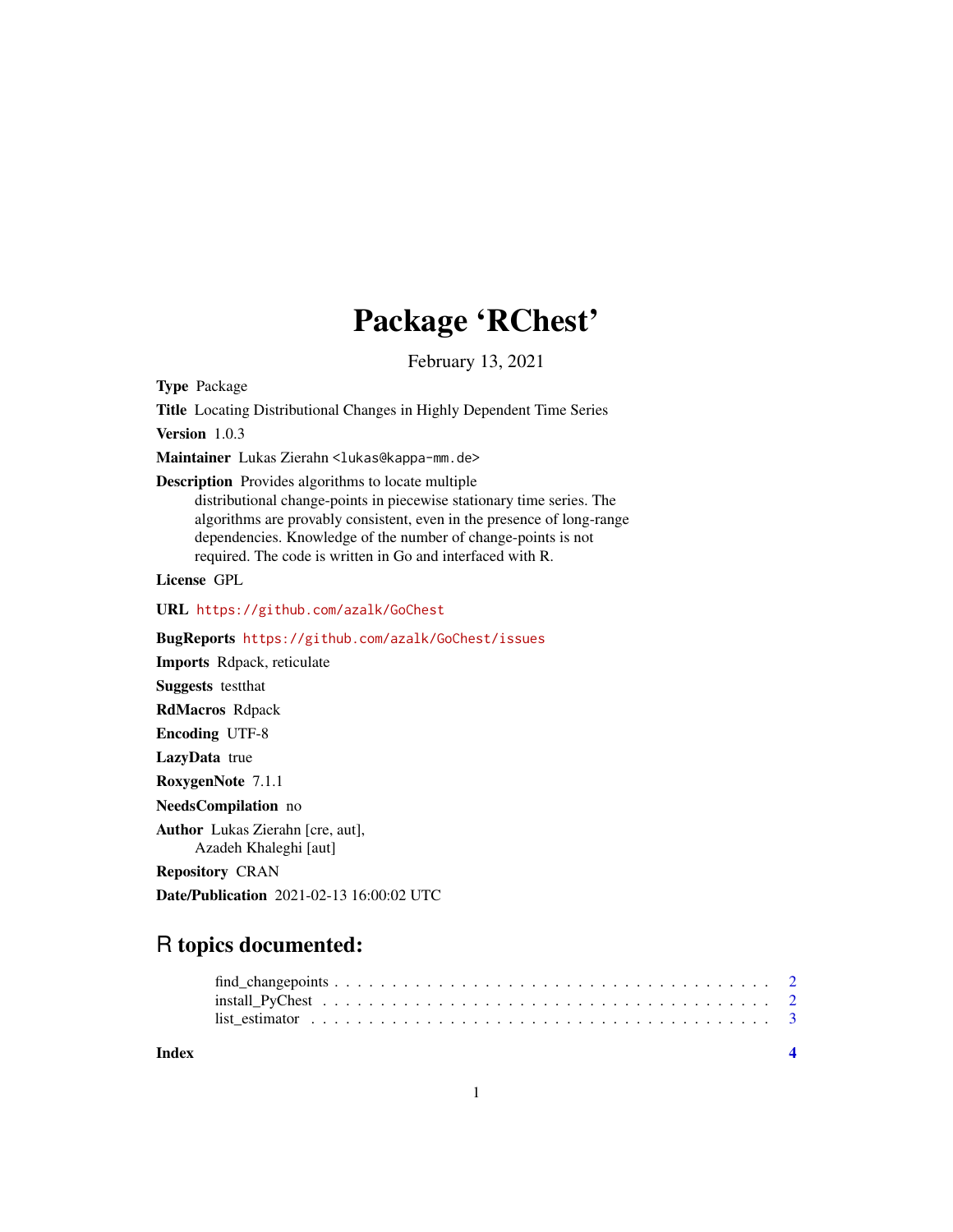<span id="page-1-0"></span>find\_changepoints *find\_changepoints*

#### Description

Returns the position of changepoints in the sequence. NOTE: PyChest needs to be installed first by calling 'install\_PyChest'.

#### Usage

find\_changepoints(sample, minimum\_distance, process\_count)

#### Arguments

| sample           | A vector of floats corresponding to the piecewise stationary sample where the<br>retrospective changes are to be sought                                                   |
|------------------|---------------------------------------------------------------------------------------------------------------------------------------------------------------------------|
| minimum_distance |                                                                                                                                                                           |
|                  | A real number between 0 and 1 corresponding to a lower-bound on the mini-<br>mum normalized length of the stationary segments (as percentage of total sam-<br>ple length) |
| process_count    | The different number of distinct stationary processes present.                                                                                                            |

#### Value

The list of changepoints in increasing size

#### References

Khaleghi A, Ryabko D (2014). "Asymptotically consistent estimation of the number of change points in highly dependent time series." In *International Conference on Machine Learning*, 539– 547.

Khaleghi A, Ryabko D (2012). "Locating changes in highly dependent data with unknown number of change points." In *Advances in Neural Information Processing Systems*, 3086–3094.

install\_PyChest *install\_PyChest*

#### Description

Initializes the package and installs/updates PyChest into the local reticulate-Python environment

#### Usage

install\_PyChest()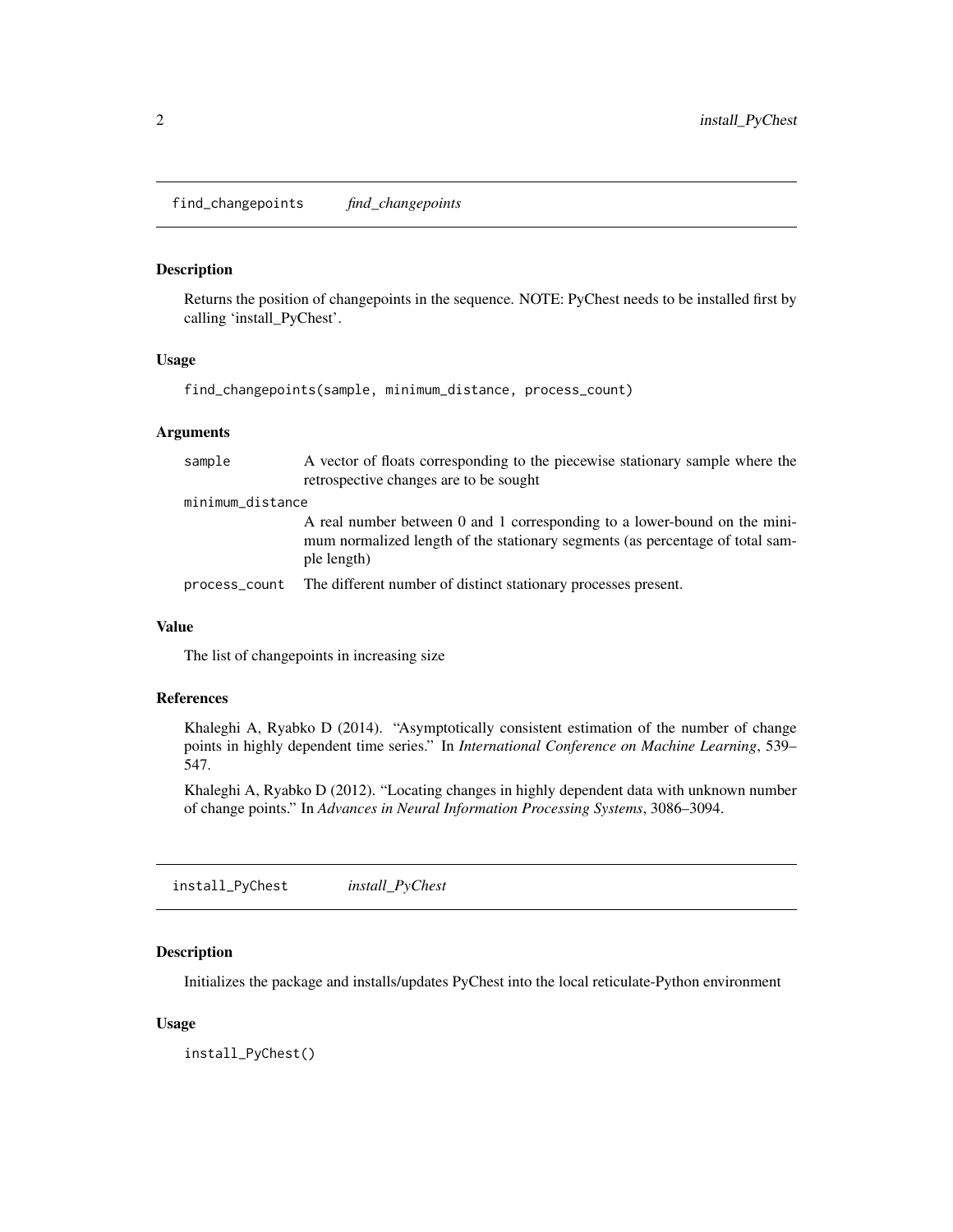#### <span id="page-2-0"></span>list\_estimator 3

#### Value

No return value, called to install the PyChest Package

list\_estimator *list\_estimator*

#### Description

Returns the position of changepoints in the sequence. NOTE: PyChest needs to be installed first by calling 'install\_PyChest'.

#### Usage

list\_estimator(sample, minimum\_distance)

#### Arguments

sample A vector of floats corresponding to the piecewise stationary sample where the retrospective changes are to be sought

#### minimum\_distance

A real number between 0 and 1 corresponding to a lower-bound on the minimum normalized length of the stationary segments (as percentage of total sample length)

#### Value

The list of changepoints in order of score

#### References

Khaleghi A, Ryabko D (2012). "Locating changes in highly dependent data with unknown number of change points." In *Advances in Neural Information Processing Systems*, 3086–3094.